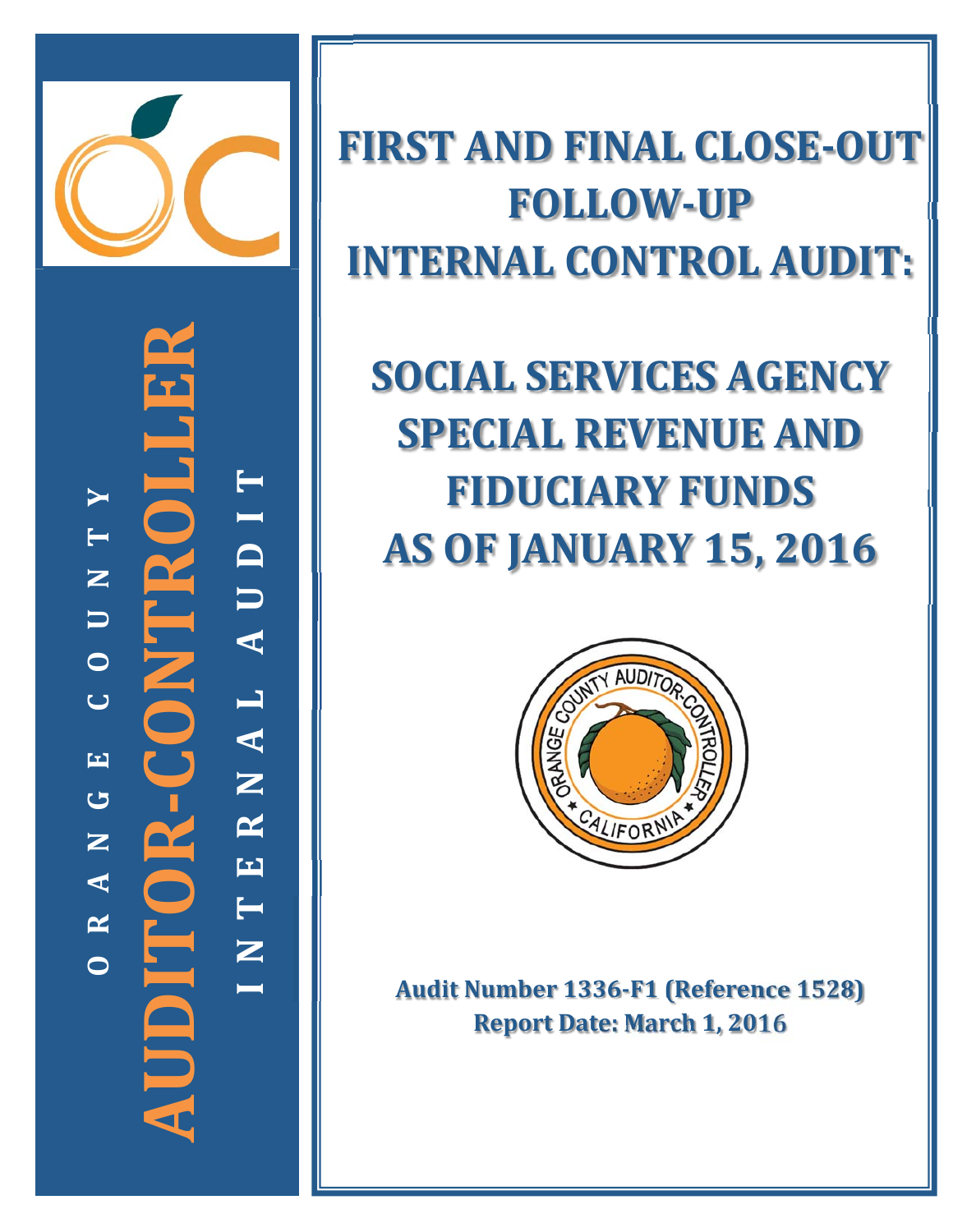

**Eric H. Woolery, CPA Orange County Auditor‐Controller**

**Toni Smart, CPA Michael Goodwin, CPA, CIA**  $Michael Steinhaus, CPA$ 

**Director, Internal Audit Assistant Director Audit Manager I**

**12 Civic Center Plaza, Room 200 Santa Ana, CA 92701**

Auditor-Controller Web Site www.ac.ocgov.com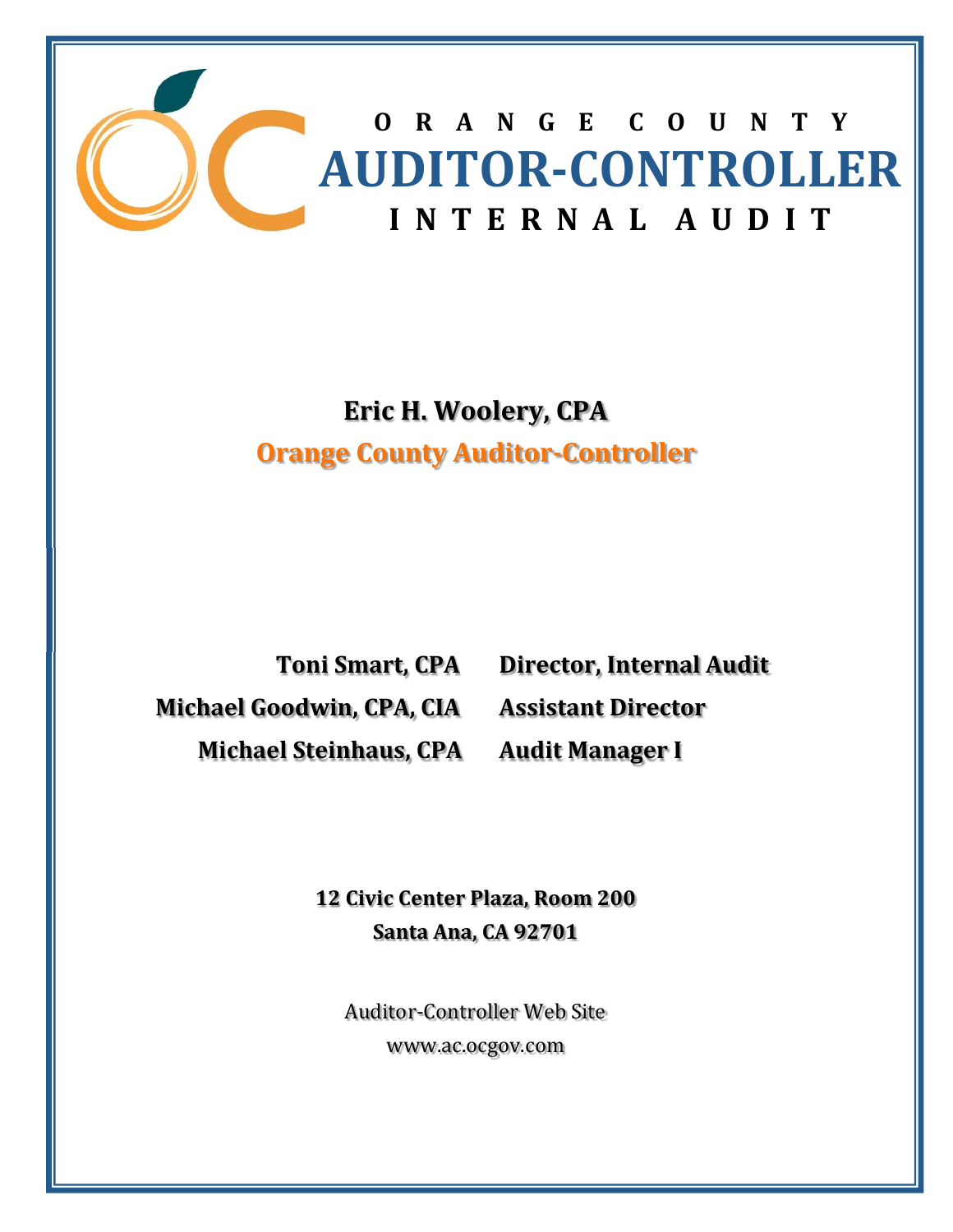

**ERIC H. WOOLERY, CPA**  AUDITOR-CONTROLLER



# **Transmittal Letter**

**Audit No. 1336-F1 (Reference 1528)** 

**March 1, 2016** 

**TO:** Michael Ryan, Director Social Services Agency

**SUBJECT:** First and Final Close-Out Follow-Up Internal Control Audit: Social Services Agency Special Revenue and Fiduciary Funds Original Audit No. 1336, Issued May 21, 2015

We have completed our First Follow-Up Internal Control Audit of Social Services Agency Special Revenue and Fiduciary Funds as of January 15, 2016. Our final report is attached for your review.

I submit an **Audit Status Report** quarterly to the Audit Oversight Committee (AOC) and a monthly report to the Board of Supervisors (BOS) where I detail any critical and significant audit findings released in reports during the prior month and the implementation status of audit recommendations as disclosed by our Follow-Up Audits. Accordingly, the results of this Follow-Up Audit will be included in future status reports to the AOC and BOS.

Toni Smart, CPA, Director Auditor-Controller Internal Audit Division

### **Attachments**

Other recipients of this report: Members, Board of Supervisors Members, Audit Oversight Committee Eric Woolery, Auditor-Controller Frank Kim, County Executive Officer Mark Denny, Chief Operating Officer Carol Wiseman, Chief Deputy Director, SSA Silvia Fuller, Manager, Financial Services, SSA Tonya Riley, Chief Deputy Auditor-Controller, Satellite Accounting Operations Moses Hernandez, Section Manager, Accounting Services, SSA Foreperson, Grand Jury Robin Stieler, Clerk of the Board of Supervisors Macias Gini & O'Connell LLP, County External Auditor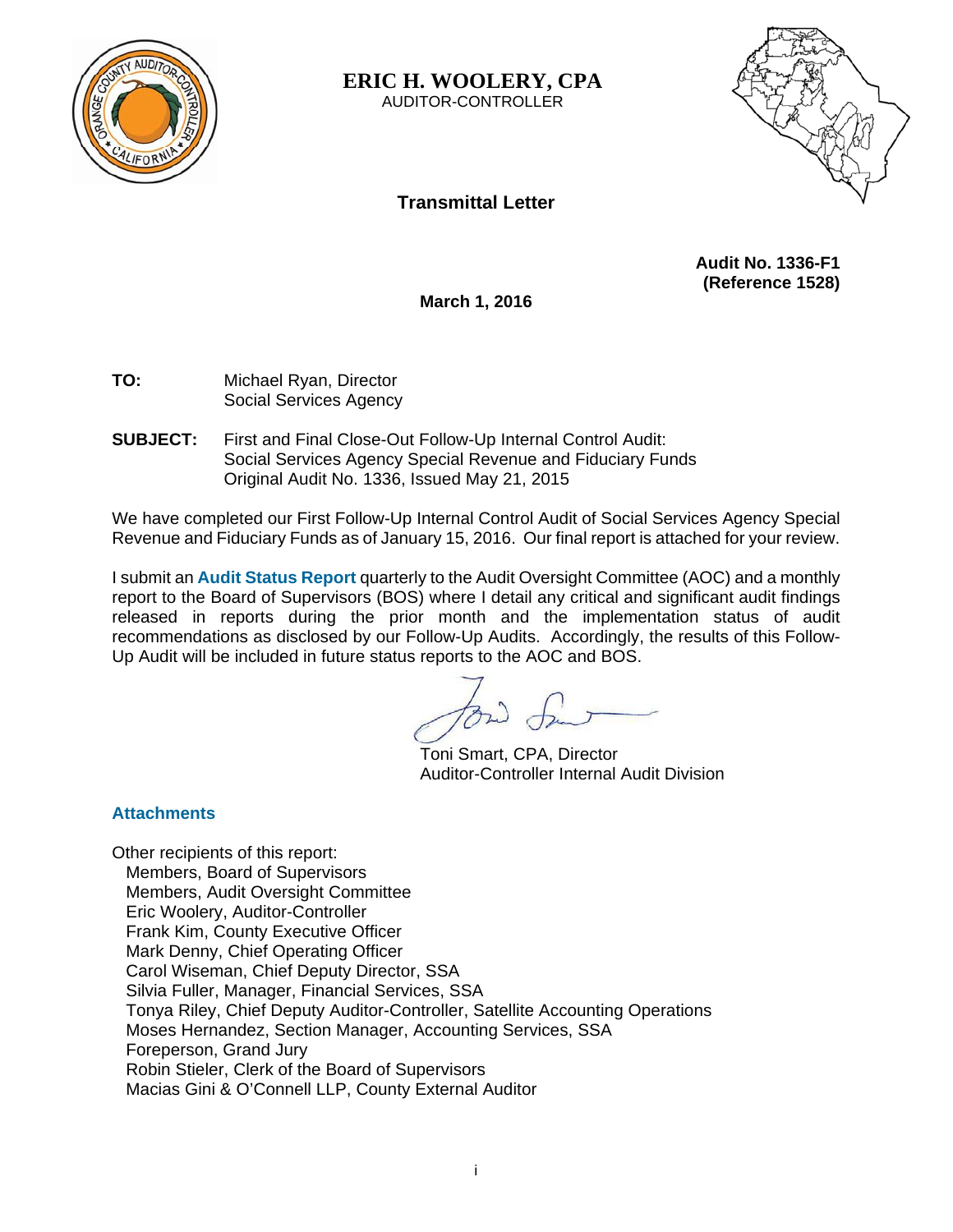

# *First and Final Close-Out Follow-Up Internal Control Audit: Social Services Agency Special Revenue and Fiduciary Funds Audit No. 1336-F1 (Reference 1528)*

**As of January 15, 2016**

| <b>Transmittal Letter</b>        |   |
|----------------------------------|---|
| <b>Internal Auditor's Report</b> |   |
| <b>SCOPE</b>                     | 1 |
| <b>BACKGROUND</b>                | 1 |
| <b>RESULTS</b>                   | 1 |
|                                  |   |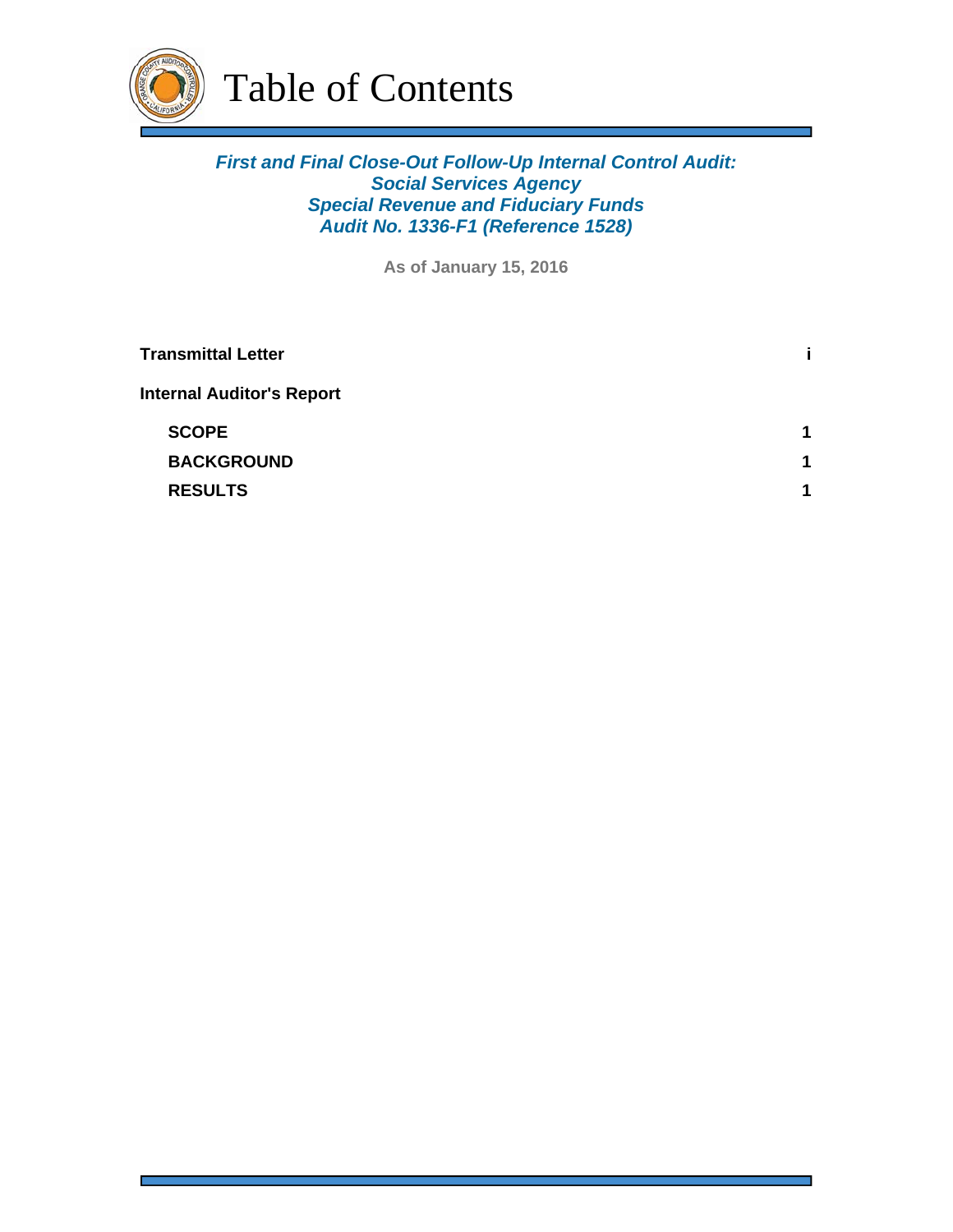

### **Audit No. 1336-F1 March 1, 2016**

| TO: | Michael Ryan, Director |
|-----|------------------------|
|     | Social Services Agency |
|     |                        |

- FROM: Toni Smart, CPA, Director Auditor-Controller Internal Audit Division
- SUBJECT: First and Final Close-Out Follow-Up Internal Control Audit: Social Services Agency Special Revenue and Fiduciary Funds Original Audit No. 1336, Issued May 21, 2015

#### **SCOPE**

We completed a First and Final Close-Out Follow-Up Audit of Social Services Agency Special Revenue and Fiduciary Funds. Our audit was limited to reviewing actions taken as of January 15, 2016, to implement the three recommendations from our original audit.

#### **BACKGROUND**

In the original audit, we audited internal controls and compliance over seven special revenue and fiduciary funds under the administration of the Social Services Agency (SSA) to ensure receipts, disbursements and reconciliations were proper and in compliance with County and departmental procedures. During the audit period, SSA processed **\$589 million** in fund inflows and **\$571 million** in outflows for year-end fund balance that exceeded **\$104 million**. Our audit identified three **Control Findings** to enhance internal controls over the administration of fiduciary and special revenue funds.

#### **RESULTS**

Our First Follow-Up Audit found that Social Services Agency **implemented all three recommendations** from the original audit. As such, **this report represents the final close-out of the original audit.** 

Based on our First Follow-Up Audit, the following is the implementation status of the two original recommendations:

#### **1. Purpose and Use of Fund is Not Aligned with Objective of Fund (Control Finding)**

SSA and SSA Accounting should evaluate the established purpose and uses of Fund 14T so it is aligned with the agency's objectives, and work with the Auditor-Controller to amend the COFA documentation accordingly.

Current Status: **Implemented.** Our First Follow-Up Audit found that SSA worked with Auditor-Controller General Accounting to update the purpose of Fund 14T. COFA 1620, *Fund 14T Modification of Fund Name and Purpose* was issued by the Auditor-Controller on November 19, 2015. We found that the revised COFA addressed the Agency's objectives and uses of the fund. Because of the action taken by SSA, we consider this recommendation implemented.